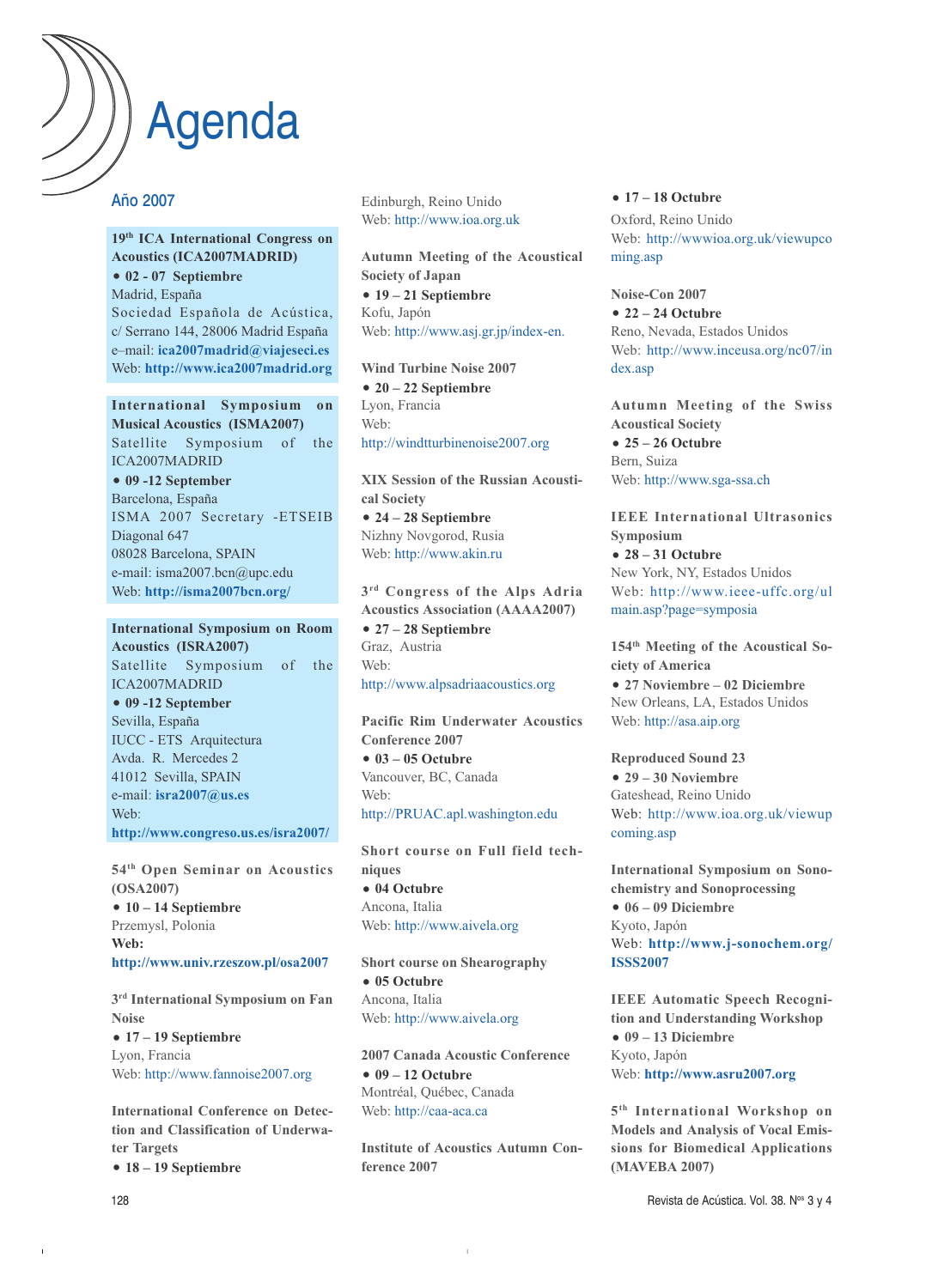## Agenda

 **13 – 15 Diciembre** Firenze, Italia Web: **http://maveba.det.unifi.it/**

### Año 2008

**International Conference on Acoustics, Speech, and Signal Processing (IEEE ICASSP 2008) 31 Marzo – 04 Abril** Nevada, Estados Unidos Web: **http://www.icassp2008.org**

**10th Spring School on Acousto-optics and Applications 12 – 15 Mayo** Sopot, Polonia

**Acoustics'08 Paris = 155th Acoustical Society of America Meeting; 5th** Forum Acusticum (EAA); 9<sup>th</sup> Con**grès Français d'Acoustique**

 **29 Junio – 04 Julio** París, Francia Web: **http://www.acoustics08- Paris.org**

**18th International Symposium on Nonlinear Acoustics (ISNA18) 07 – 10 Julio**

Stockholm, Suecia Web: **http://www.congrex.com/18th\_isna/**

**9th International Congress on Noise as a Public Health Problem 28 Julio – 01 Agosto** August, Estados Unidos Web: **http://www.icben.org**

**10th International Conference on Music Perception and Cognition 25 – 29 Agosto** Sapporo, Japón Web: **http://icmpc10.typepad.jp**

**22nd International Congress of Theoretical and Applied Mechanics, IC-TAM 2008 24 – 30 Agosto** Adelaide, Australia **Web: http://ictam2008.adelaide.edu.au**

**INTERSPEECH 2008 10<sup>th</sup> International Conference on Spoken Language Processing (ICSLP) 22 – 26 Septiembre** Brisbane, Australia Web: **http://wwwinterspeech2008.org**

**5th Congreso Ibérico de Acústica, 38 Congreso Nacional de Acústica – TECNIACUSTICAÒ2008, y Symposium Europeo de Acústica Medioambiental 21 – 24 Octubre** Coimbra, Portugal

Web: **http://www.spacustica.pt/images/Acustica2008\_v2.pdf**

**INTERNOISE 2008 26 – 29 Octubre** Shanghai, China Web: **http://www.internoise2008.org**

**IEEE International Ultrasonic Symposium 02 – 05 Noviembre** Beijing, China Web: **http://ewh.ieee.org/conf/ius\_2008/**

### Año 2010

**International Congress on Acoustics 2010 23 – 27 Agosto** Sydney, Australia Web: **http://www.ica2010sydney.org**